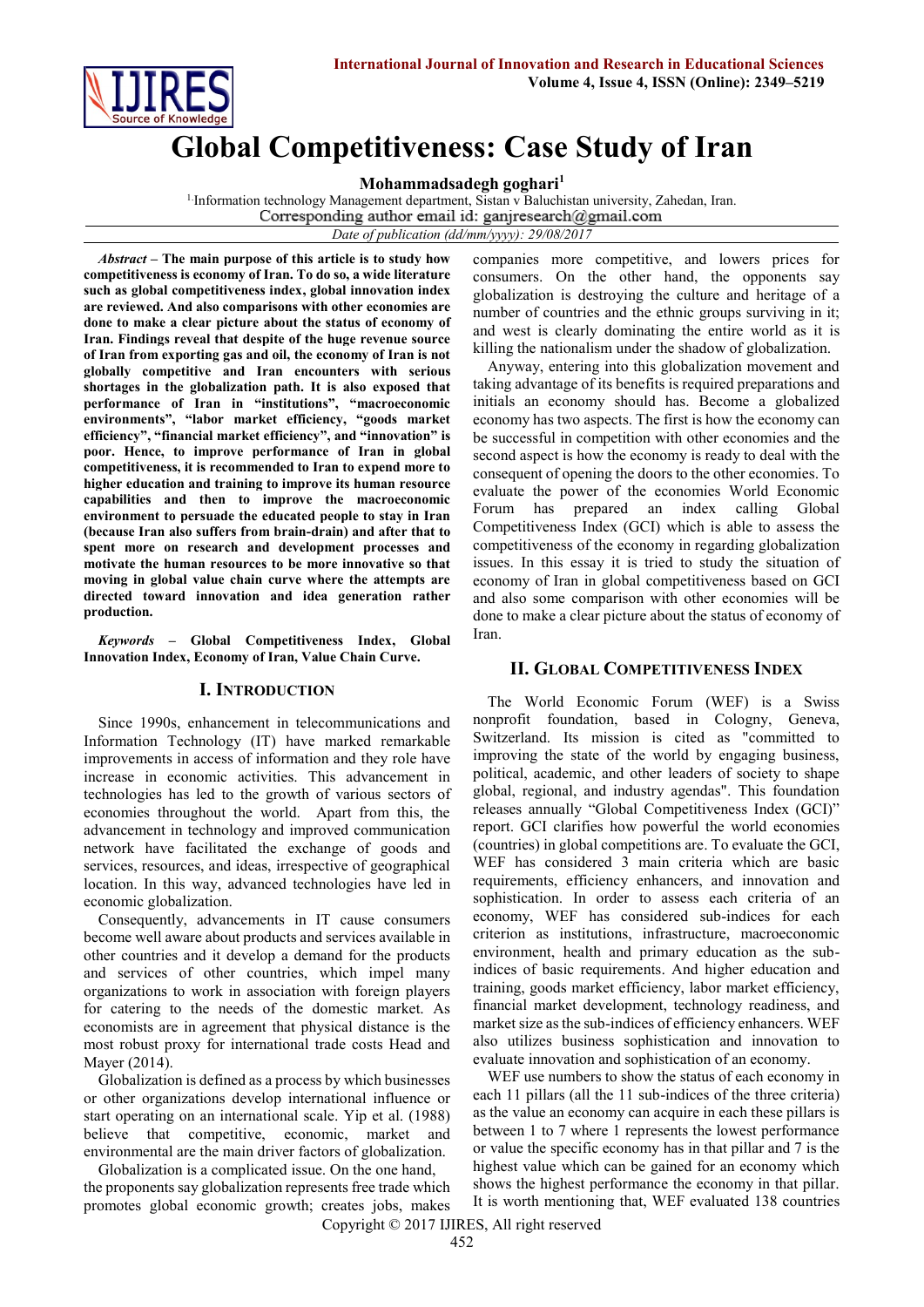

in their last report in 2016 and they evaluated 140 countries in 2015.

Switzerland, Singapore and United States are the first three economies have gained the most score in GCI which their score is respectively 5.8, 5.72 and 5.70 (as it mentioned above this score is out of 7). It means that Switzerland is the country having the most global competitiveness power among 138 countries. As it the graph 1 shows, the average score of Switzerland in basic requirements is 6.3, and in efficiency enhancers is 5.6 and in innovation and sophistication is 5.8.



Switzerland Europe and North America Graph 1. The detail of GCI score of Switzerland

#### **III. GLOBAL COMPETITIVENESS INDEX OF IRAN**

Iran is located in the heart of Middle East and it hugs more than 80 million. Iran is also one of the biggest exporters of oil and gas in the world and the GDP per capita in this country is USD 4877.1. Despite of the huge income of Iran from exporting the oil and gas, the economy of Iran is ranked  $76<sup>th</sup>$  among 138 countries based on its global competitiveness, according to the WEF. The GCI score of Iran is 4.1 (out of 7) and to compare with last years it has not had a meaningful changes.

A deep study on the details of GCI score of Iran reveals that the score of Iran in basic requirements is 4.6, in efficiency enhancers is 3.9, and in innovation and sophistication factors is 3.3 (see figure 1). Now it has cleared that nonetheless Iran has a relatively the basic requirements to be competitiveness, Iran suffers from the lack of effective enablers and the innovation necessities to improve the competitiveness.



Fig. 1. The Detail Related to Global Competitiveness Index of Economy of Iran

In the basic requirements, as it is clear in the figure1, the performance of Iran in primary education and health issues is satisfactory (6.1 out of 7) as well as the average of all the Middle East and North Africa countries. But the problem is Iran has not gain a good score in the institutions pillar. Figure2 show the detail related to the elements measure the institutions pillar. A glance on figure2 has been exposed that the performance of Iran in almost all of the pillars is poor especially in "wastefulness of government spending" (2.8 out of 7), "burden of government regulation" (3.1 out of 7), "efficiency of legal framework in challenging of regs" (3.0 out of 7), "intellectual property protection" (3.2 out of 7), and "diversion of public funds" (3.3 out of 7) (see figure 2).

|                                                         | <b>FUITH / 135</b> | value | <b>Ireno</b> |
|---------------------------------------------------------|--------------------|-------|--------------|
| 1st pillar: Institutions                                | 90                 | 3.6   |              |
| 1.01 Property rights                                    | 104                | 3.9   |              |
| 1.02 Intellectual property protection                   | 126                | 3.2   |              |
| 1.03 Diversion of public funds                          | 83                 | 3.3   |              |
| 1.04 Public trust in politicians                        | 52                 | 3.4   |              |
| 1.05 Irregular payments and bribes                      | 92                 | 3.5   |              |
| 1.06 Judicial independence                              | 91                 | 3.5   |              |
| 1.07 Favoritism in decisions of government officials    | 49                 | 34    |              |
| 1.08 Wastefulness of government spending                | 81                 | 2.9   |              |
| 1.09 Burden of government regulation                    | 97                 | 3.1   |              |
| 1.10 Efficiency of legal framework in settling disputes | 76                 | 3.5   |              |
| 1.11 Efficiency of legal framework in challenging regs  | 96                 | 3.0   |              |
| 1.12 Transparency of government policymaking            | 116                | 3.5   |              |
| 1.13 Business costs of terrorism                        | 105                | 4.5   |              |
| 1.14 Business costs of crime and violence               | 79                 | 4.4   |              |
| 1.15 Organized crime                                    | 90                 | 4.3   |              |
| 1.16 Reliability of police services                     | 73                 | 4.3   |              |
| 1.17 Ethical behavior of firms                          | 85                 | 3.6   |              |
| 1.18 Strength of auditing and reporting standards       | 116                | 3.8   |              |
| 1.19 Efficacy of corporate boards                       | 128                | 4.0   |              |
| 1.20 Protection of minority shareholders' interests     | 117                | 35    |              |
| 1.21 Strength of investor protection 0-10 (best)        | 117                | 4.0   |              |
|                                                         |                    |       |              |

Fig. 2. Details Related to Performance of Economy of Iran in Institutions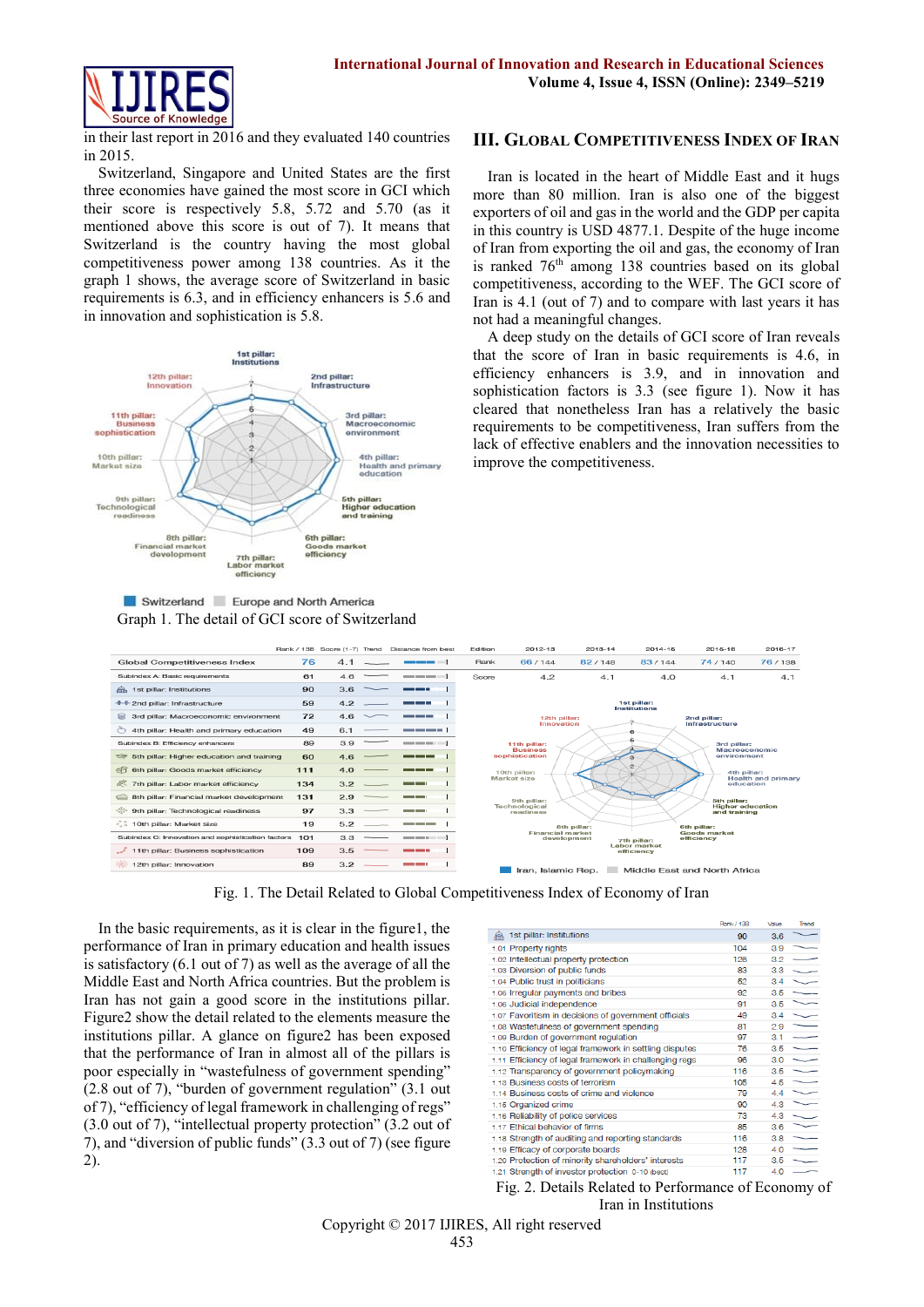

The score of Iran in efficient enhancer is 3.9. This criteria reveals that although, Iran has a relatively good performance in the pillar of higher education and training (4.6), the efficiency of financial market (2.9), labor market (3.2), and goods market (4.0) is very poor. On the other hand, figure 1 shows well that how poor is the technological readiness in Iran (33).

And finally, the weakest part of economy in Iran is on innovation and sophistications factors where the score is 3.3 out of 7. This criteria is measured by two pillars of business sophistication and innovation. As it is shown in the figure 1, the score of Iran in business sophistication pillar is 3.5 and in innovation pillar is 3.2. While innovation is one of the most important factors for each economy.

According to the global value chain curve, the most value adding steps of a production process are in the first step and last step. If a value chain includes steps like the idea is creation step (R&D), design, purchase, production, logistics, marketing, and after sale services, the most value adding steps are in R&D and after sale services steps where there is high knowledge and expertise and high salary and the lowest value adding step is producing step where there is just labor level and low salary (see figure 3).



Source: "Interconnected Economies Benefiting from Global Value Chains", OECD 2013.

Fig. 3. The Smiling Curve, Value distribution along the Global Value Chain

Iran spends USD 0.7 billion on R&D which is only 0.12% of the GDP and has the rank of 50 in world based on the amount of expenditures on R & D, while the USA spends USD 473.4 billion on R&D and it equals to 2.742% of GDP.

On the other hand Global Innovation Index (GII) which is published by INSEAD (World Intellectual Property Organization) is an index shows how an economy is innovative. According to latest reports, the GII of Iran is 30.5 out of 100 and its ranks is 78 among 128 economies, in 2016. The both the expenditure of Iran on R&D and GII confirm the score of Iran in Innovation and Sophistication pillar of the global competitiveness of Iran.

## **IV. IRAN IN GLOBAL VALUE CHAIN**

As it is mentioned above, the most value adding stage of global value chain are in R&D and after sale services stages and least value adding stage is in the production stage. With a simple analysis on the activities in the economy of Iran it has been illustrating that Iran is in the production stage in the global value chain curve. Because, there are lots foreign companies in Iran producing there product in Iran.

Iran is a type of the country buy the licenses and produce them in the country in many cases export them. It is worth mentioning that the production is not done fully in Iran and the companies in Iran only assemble the products. It means that addition to importing the idea of the developed countries, Iranian companies buy and import mostly all the parts of the product and just assemble it and again export them. Importing the knowledge and ideas and even the primary material and exporting the final production. Samsung's, LG's, KIA's, Benz's, Tata Motor's products are the examples of such companies produce their products in Iran.

Even in the oil and gas industry in which Iran has a great position in the world, the primary knowledge of beyond of this industry has been imported from the other countries like Russia, and South Korea. Therefore, it can be claim that Iran is placed in the lowest part of the global value chain.

#### **V. THE MOST GLOBALIZED COUNTRIES**

KOF Swiss Economic Institute, Zurich, has introduced The KOF Index of Globalization which is a ranking of the most global countries based on three dimensions of globalization: economic globalization, social globalization and political globalization.

According to the KOF, and as it shown in the figure 4, Netherland is the most globalized country as its KOF Index of Globalization equals to 91.7 (out of 100) and Ireland and Belgium are the second and third most globalized countries in the world which their KOF Index of Globalization is respectively 91.64 and 90.51. The interesting thing is that the countries like France, UK, Germany, USA, and Russia are not in the first ten most globalized countries and their ranks is respectively  $19<sup>th</sup>$ ,  $20<sup>th</sup>$ ,  $25<sup>th</sup>$ ,  $32<sup>th</sup>$ , and  $43<sup>th</sup>$ . As it was predictable, Iran is not even among the first 100 globalized countries. Although, the political decisions and the economic sanctions against Iran can be one of its main reasons, the poor performance of Iran in economy is not ignorable and it has been one of the main barrier preventing Iran to have a better performance in become globalized.



Fig. 4. The Most Globalized Countries based on KOF Globalization Index

Copyright © 2017 IJIRES, All right reserved 454